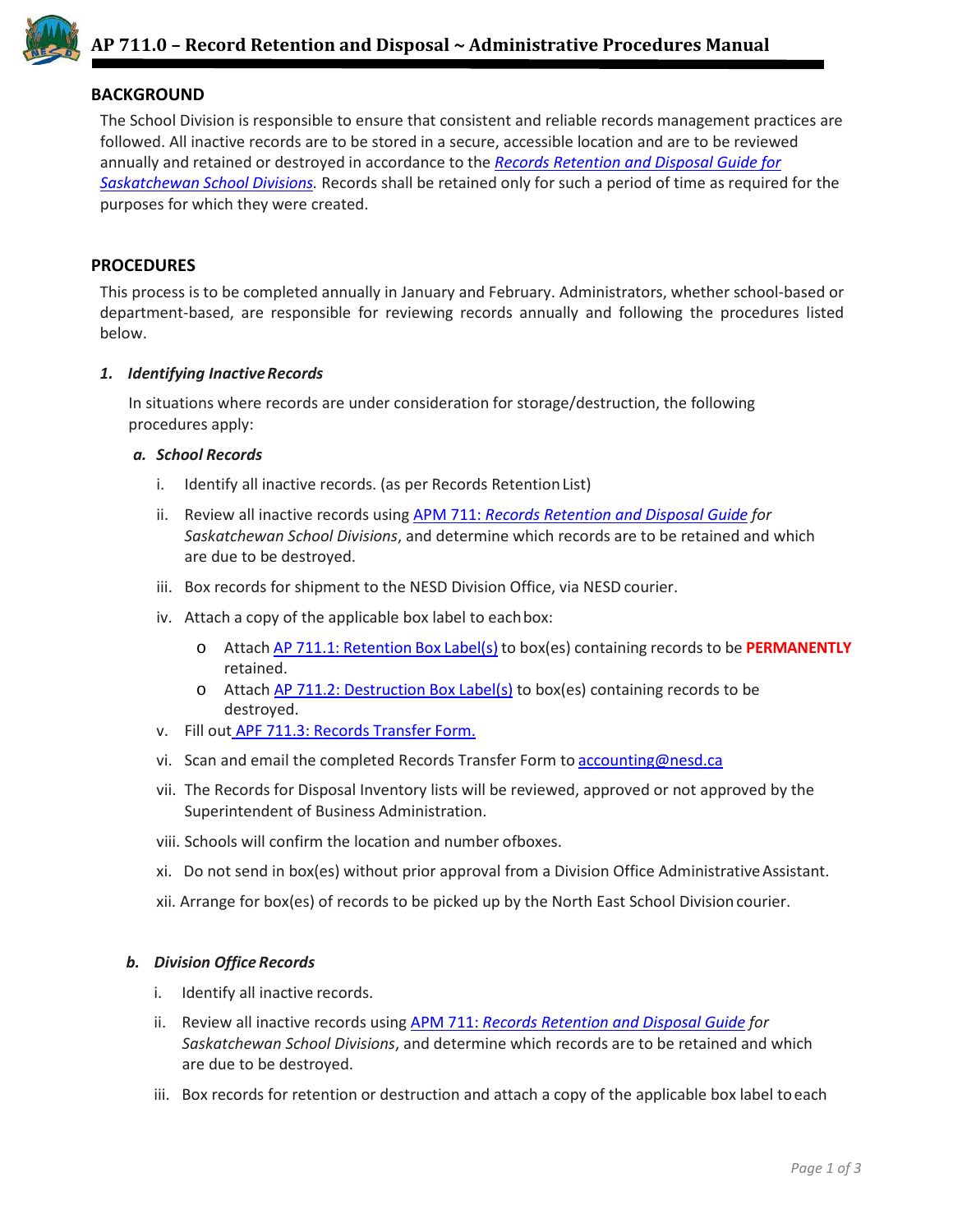

box:

- o Attach AP 711.1: [Retention](https://www.nesd.ca/Board/policiesprocedures/Documents/Module%207%20-%20Business%20Administration/AP%20711.1-LABEL-Records%20for%20Retention.pdf) Box Label(s) to box(es) containing records to be **PERMANENTLY** retained.
- o Attach [AP 711.2: Destruction Box Label\(s\)](https://www.nesd.ca/Board/policiesprocedures/Documents/Module%207%20-%20Business%20Administration/AP%20711.2-LABEL-Records%20for%20Destruction.pdf) to box(es) containing records to be destroyed.
- iv. Fill out [APF 711.4-Records Disposal form for records for](https://www.nesd.ca/Board/policiesprocedures/Documents/Module%207%20-%20Business%20Administration/AP%20711.4-FORM-Records%20Disposal.pdf) destruction.
- v. Inventory lists will be reviewed by the Superintendent of Business Administration for compliance with the retention and disposal policy and approved or notapproved.

## *c. Board Records*

- i. Permanently retained Board minutes and Board reports related to all motions.
- ii. Retain other Board records for the current Board term plus all of the previous Boardterm.

## *d. School Community Council Records(SCC)*

SCCs are not to dispose of public records on their own. SCC chairs are responsible to deliver records for all previous years to the school-basedadministrator.

- i. Retain School Community Council minutes, reports, documents and non-financial records for a period of four years.
- ii. Retain financial School Community Council records for a period of seven years.
- iii. The school administrative assistant will then follow the process outlined in section1a.

## *2. Organizing Records for Storage/Destruction*

The Superintendent of Business Administration or designate will review all inactive records proposed to be destroyed that have been submitted and will confirm if records in consideration are due for destruction or are to be stored based on the retention schedules in APM 711: *[Records Retention and](https://www.nesd.ca/Board/policiesprocedures/Documents/Module%207%20-%20Business%20Administration/AP%20711.5-MANUAL-Records%20Retention%20and%20Disposal%20Guide%20for%20Saskatchewan%20School%20Divisions.pdf) [Disposal Guide](https://www.nesd.ca/Board/policiesprocedures/Documents/Module%207%20-%20Business%20Administration/AP%20711.5-MANUAL-Records%20Retention%20and%20Disposal%20Guide%20for%20Saskatchewan%20School%20Divisions.pdf) for Saskatchewan School Divisions.*

## *a. Records for Storage*

Records that are scheduled for retention, whether temporary or permanent, need to be accessible and retrievable upon request. School records are to be maintained at the location of the school until the records are scheduled for destruction.

Principal at the school or the site supervisor/manager of a department is responsible to ensure that records are kept at all times in a secure, safe and suitable environment and protected against accidental destruction or loss.

Safe and acceptable storage includes a secure and secluded area specifically designated for storing records, away from sources of humidity, fire, electricity and public access. Records must be:

- i. Organized by record type, future destruction date and/or retentionperiod.
- ii. Boxed in acid-freeboxes.
- iii. Marked accordingly. Include:
	- Description of box contents/type ofrecord.
	- Content date range.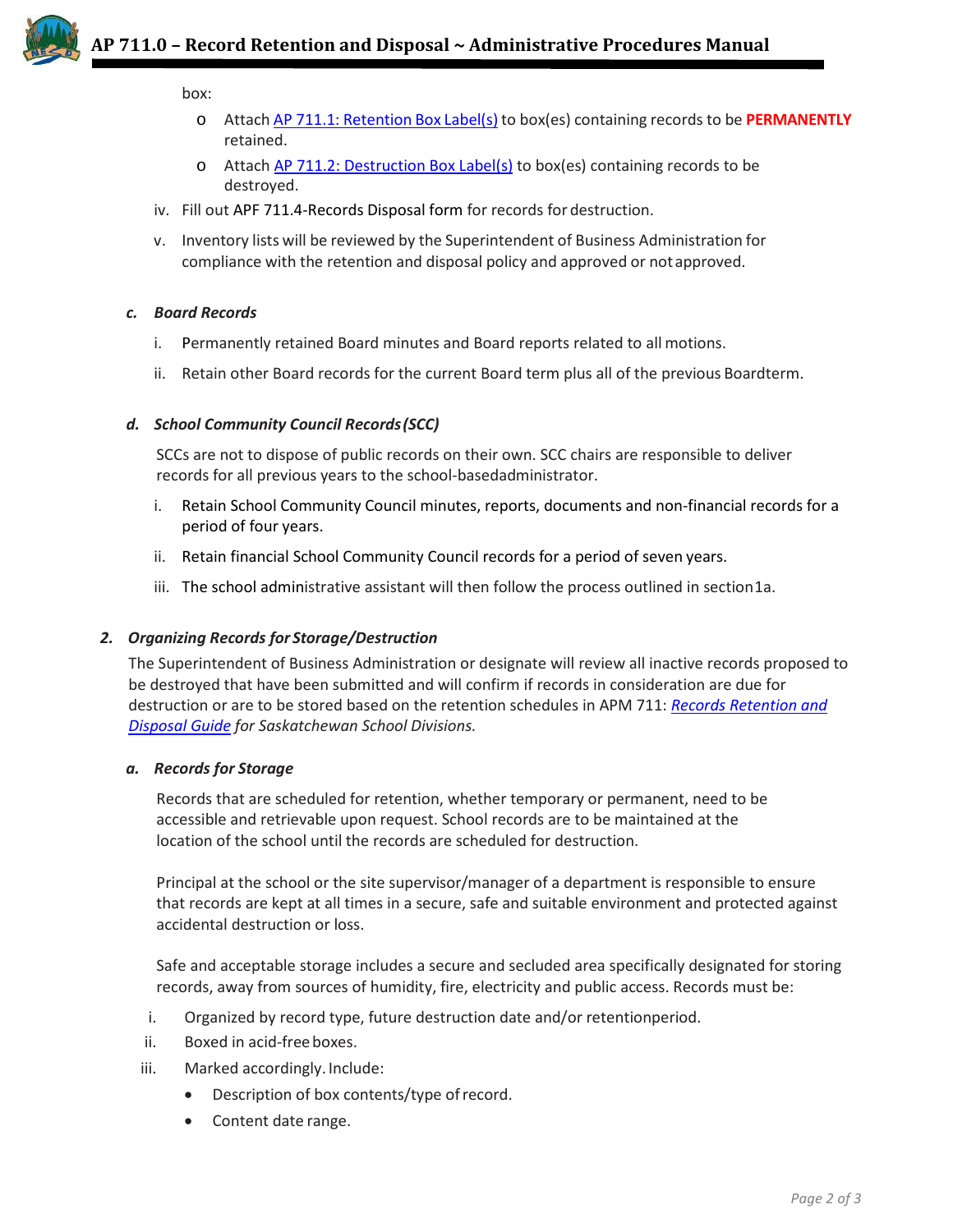

- Date for destruction, if applicable.
- iv. The above information is recorded on tracking spreadsheets, including additional information for what is in each box (e.g. school/grades included in student attendance records, list of students in cumulative recordboxes).

#### *b. Records for Destruction*

- i. Attach the  $\frac{4}{12}$   $\sqrt{211.2-Destruction Box Label''}$  to the box(es) to be destroyed.
- ii. Create a collated list of records to bedestroyed[, APF 711.4-Records Disposal Form,](https://www.nesd.ca/Board/policiesprocedures/Documents/Module%207%20-%20Business%20Administration/AP%20711.4-FORM-Records%20Disposal.pdf) which will be scanned into a permanent file once it is completed.

## *3. Destruction of Records*

Disposal of documents shall be carried out in accordance with APM 711: *[Records Retention and](https://www.nesd.ca/Board/policiesprocedures/Documents/Module%207%20-%20Business%20Administration/AP%20711.5-MANUAL-Records%20Retention%20and%20Disposal%20Guide%20for%20Saskatchewan%20School%20Divisions.pdf) Disposal Guide for Saskatchewan School Divisions.*

- a. As required by Records Retention and Disposal Guide for Saskatchewan School Divisions, the Superintendent of Business Administration will submit the collated list of records recommended for destruction to the Board of Education forapproval.
- b. Once the destruction of recordsis approved by the Board, the Superintendent of Business Administration will send this list to the Saskatchewan ArchivesBoard.
- c. The Saskatchewan Archives Board will inform the Superintendent of Business Administration if they wish to acquire any of the records for historical purposes.
	- i. If after a 60-day period the Saskatchewan Archives Board does not respond to the offer of information, the records shall be destroyed.
- d. Before disposing of records existing prior to the implementation of LAFOIP in 1995, specifically cumulative records, the Division will take reasonable steps to inform the public that the records will no longer be available. This may include placing the information in newsletters, on websites and in newspapers or other public media.
- e. The Superintendent of Business Administration or designate will arrange for the destruction of records, record the date of destruction on the collated list, have two people witness the destruction and sign the list.

#### *4. Consistency*

*a.* Procedures in regards to student records, cumulative and permanent records, are to be in accordance with *[Administrative Policy 416 –](https://www.nesd.ca/Board/policiesprocedures/Documents/Module%204%20-%20School%20Operations/AP%20416-Student%20Records.pdf) Student Records.*

#### *References*

*The Education Act, 1995 The Local Government Election Act The Archives Act, 2004*

## *Education in a Culture of Excellence*

CREATED: July 2017 APPROVED: September 26, 2017 REVISED: August 2018 (draft)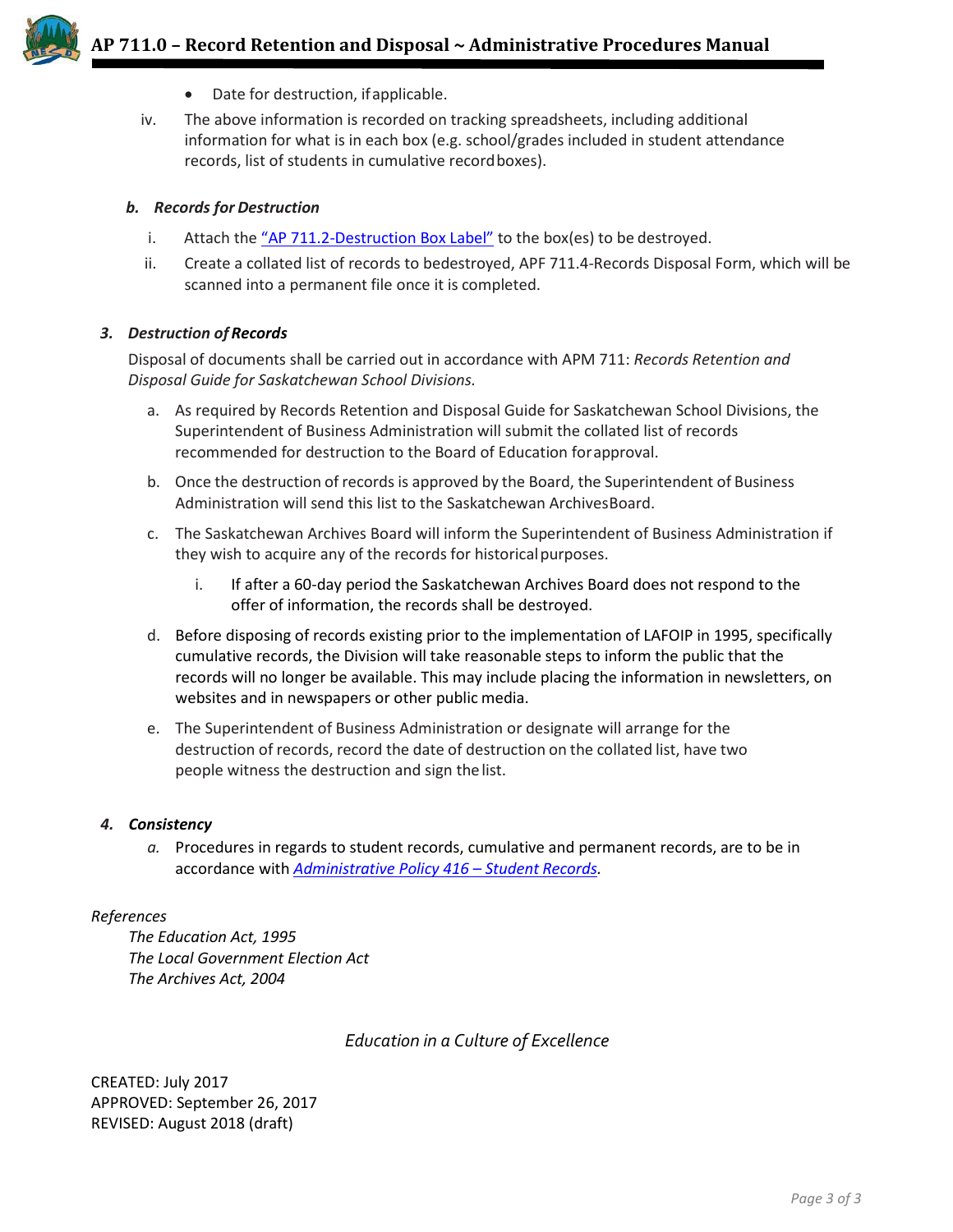## **AP 711.0-Record Retention and Disposal – Checklist for School Admin**

Annually (during January or February) administrators are required to review records and follow the process in procedure [AP 711.0-Record Retention and Disposal](http://www.nesd.ca/Board/policiesprocedures/Documents/Module%207%20-%20Business%20Administration/AP%20711.0-Record%20Retention%20and%20Disposal.pdf) found on the NESD website ~ Board ~ Policies and Procedures. The following is a summarized checklist to assist in this process.

- ☐ **Complete by the end of February.**
- ☐ **Identify all inactive records – as per the Records Retention List.**
- ☐ **Determine which records are to be retained and which should be destroyed.**
- ☐ **Box records in a banker's box, things to note:**
	- o **Only one Record type per box (ie. Accounting or CUM files, not combined.)**
	- o **Separate boxes for items that need to be destroyed immediately vs. ones that need to be stored.**
- ☐ **Label boxes clearly, each box must have a label –**
	- o **[AP 711.1-Retention Box Labels](http://www.nesd.ca/Board/policiesprocedures/Documents/Module%207%20-%20Business%20Administration/AP%20711.1-LABEL-Records%20for%20Retention.pdf) for anything being stored PERMANENTLY.**
	- o **[AP 711.2-Records for Destruction](http://www.nesd.ca/Board/policiesprocedures/Documents/Module%207%20-%20Business%20Administration/AP%20711.2-LABEL-Records%20for%20Destruction.pdf) box labels.**
- ☐ **Fill out the [APF 711.3-Records transfer](http://www.nesd.ca/Board/policiesprocedures/Documents/Module%207%20-%20Business%20Administration/AP%20711.3-FORM-Record%20for%20Disposal%20Inventory%20list%20-%20School%20Record%20Transfer%20Form.2017.pdf) form**
- ☐ **Scan and email the completed transfer form to [accounting@nesd.ca](mailto:accounting@nesd.ca) .**
- ☐ **Do NOT send any boxes until you are notified that they have been approved for transfer.**
- ☐ **Arrange for pick-up and delivery to the Division office by the NESD courier.**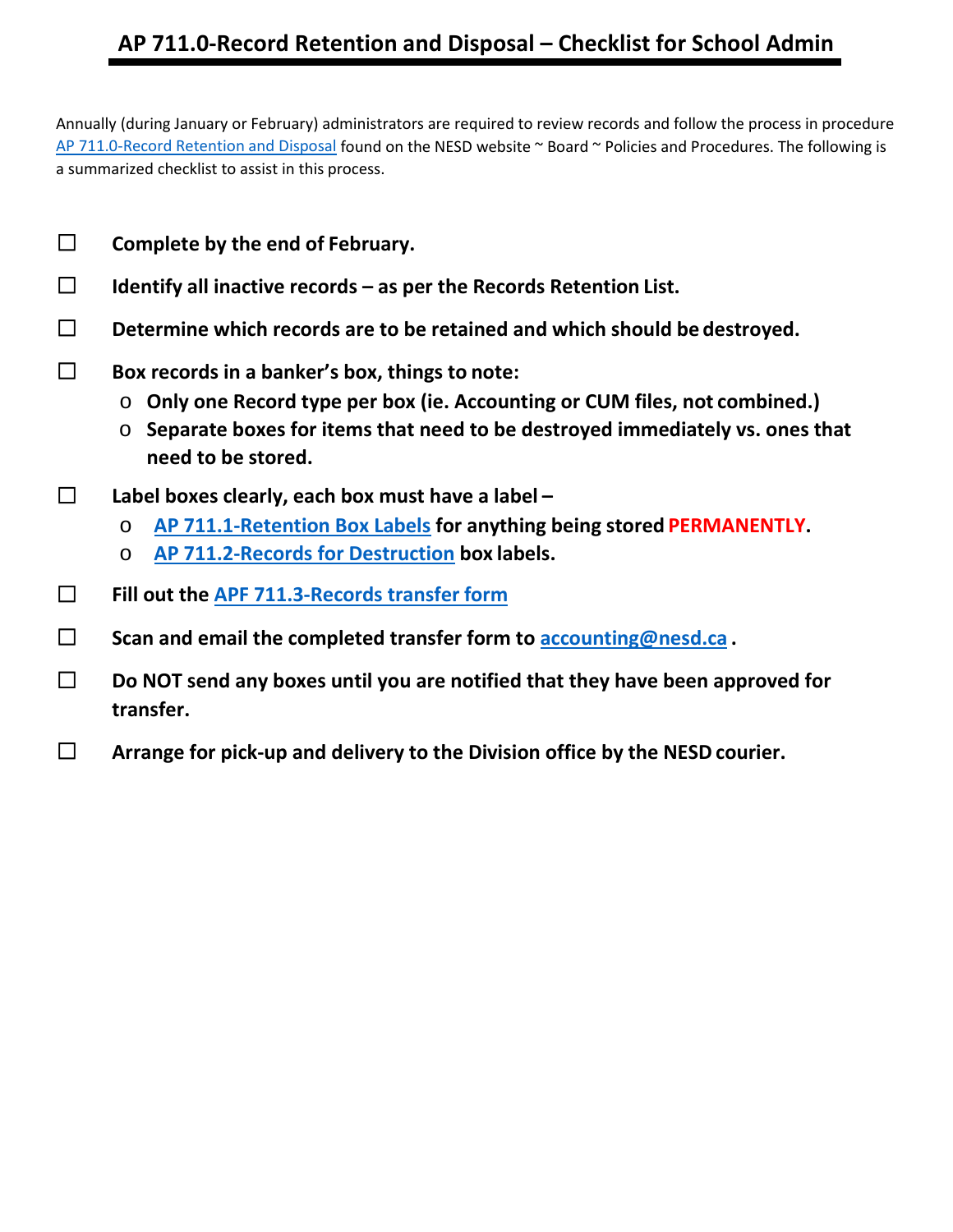# **RECORDS RETENTION LIST**

| <b>CATEGORY</b>           | <b>SUB-CATEGORY</b>                                                     | <b>RETENTION</b>                 | PUBLIC or<br>Non-<br><b>PUBLIC</b> |  |  |  |
|---------------------------|-------------------------------------------------------------------------|----------------------------------|------------------------------------|--|--|--|
| 1. Accounting and Finance |                                                                         |                                  |                                    |  |  |  |
|                           | 1.1 Accounts Payable                                                    | 7 yrs                            | P & NP                             |  |  |  |
|                           | 1.2 Accounts Receivable                                                 | 7 yrs                            | P & NP                             |  |  |  |
|                           | 1.3 Annual Audited Financial Statements                                 | Permanent                        | P                                  |  |  |  |
|                           | 1.4 1.4 Annual Audit Files (Year End)                                   | 7 yrs                            | P                                  |  |  |  |
|                           | 1.5.1 1.5.1 Banking - Bank Statements                                   | 7 yrs                            | P                                  |  |  |  |
|                           | 1.5.2 1.5.2 Banking - Cancelled Cheques or Electronic Version           | 7 yrs                            | P                                  |  |  |  |
|                           | 1.5.3 1.5.3 Banking - Deposits                                          | 7 yrs                            | P                                  |  |  |  |
|                           | 1.5. 1.5.4 Banking - Termination and Establishment of Bank Accounts     | 7 yrs                            | P                                  |  |  |  |
|                           | 1.5.5 1.5.5 Banking - Bank Reconciliations                              | 7 yrs                            | P                                  |  |  |  |
|                           | 1.6 1.6 Budget                                                          | 3 yrs                            | P                                  |  |  |  |
|                           | 1.7 1.7 Budget Related Reports                                          | 3 yrs                            | P                                  |  |  |  |
|                           | 1.8 1.8 Charitable Organization Returns                                 | 7 yrs                            | P                                  |  |  |  |
|                           | 1.9 1.9 Debentures and Loans                                            | 7 yrs after final                | P                                  |  |  |  |
|                           | 1.1 1.10 Financial Reports                                              | 1 <sub>yr</sub>                  | P                                  |  |  |  |
|                           | 1.11 1.11 Goods and Services Tax Returns                                | 7 yrs                            | P                                  |  |  |  |
|                           | 1.12 1.12 Investments                                                   | 7 yrs after maturity             | P                                  |  |  |  |
|                           | 1.13.1 1.13.1 Ledgers / Journals - AP Journal                           | 7 yrs                            | P                                  |  |  |  |
|                           | 1.13.2 1.13.2 Ledgers / Journals - AR Journal                           | 7 yrs                            | P                                  |  |  |  |
|                           | 1.13.3 1.13.3 Ledgers / Journals - General Journal                      | 7 yrs                            | P                                  |  |  |  |
|                           | 1.13.4 1.13.4 Ledgers / Journals - General Ledger                       | 7 yrs                            | P                                  |  |  |  |
|                           | 1.13.5 1.13.5 Ledgers / Journals - Payroll Journal / Register           | 55 yrs                           | P                                  |  |  |  |
|                           | 1.13.6 1.13.6 Ledgers / Journals - Inventory Journal                    | 3 yrs                            | P                                  |  |  |  |
|                           | 1.14 1.14 Requisitions / Purchase Orders                                | 3 yrs                            | P                                  |  |  |  |
|                           | 1.15 1.15 Tenders                                                       | 3 yrs after contract             | P & NP                             |  |  |  |
| 2. Administration         |                                                                         |                                  |                                    |  |  |  |
|                           | 2.1 2.1 Agreements / Contracts                                          | 7 yrs after expiration or        |                                    |  |  |  |
|                           |                                                                         | termination                      | P & NP                             |  |  |  |
|                           | 2.2 2.2 Information Systems Operations                                  |                                  | P & NP                             |  |  |  |
|                           | 2.3 2.3 Information Systems Development                                 |                                  | P                                  |  |  |  |
|                           | 2.4.1 2.4.1 Insurance Policies - Liability                              | Permanent                        | P                                  |  |  |  |
|                           | 2.4.2 2.4.2 Insurance Policies - Property                               | Permanent                        | P                                  |  |  |  |
|                           | 2.5 2.5 List of School Community Council                                | 3 yrs after term of office       | P                                  |  |  |  |
|                           | 2.6 2.6 Photographs                                                     | 3 yrs                            | <b>NP</b>                          |  |  |  |
|                           | 2.7 2.7 Records and Files of the Director of Education and Senior Staff | 3 yrs                            | P & NP                             |  |  |  |
|                           | 2.8 2.8 Records and Files of Teachers and Other Staff                   | 3 yrs                            | P & NP                             |  |  |  |
|                           | 2.9 2.9 Records Disposal Documentation                                  | Permanent                        | P                                  |  |  |  |
|                           | 2.10 2.10 Records Management - Governance Documents                     | 3 yrs after superseded           | P                                  |  |  |  |
|                           | 2.11 2.11 School Reorganization                                         | 3 yrs                            | P                                  |  |  |  |
|                           | 3. Buildings and Properties                                             |                                  |                                    |  |  |  |
|                           | 3.1 3.1 Capital Projects                                                | 3 yrs after disposal of building | P                                  |  |  |  |
|                           | 3.2 3.2 Facility Management Reports                                     | 3 yrs                            |                                    |  |  |  |
|                           |                                                                         | immediately after disposal of    |                                    |  |  |  |
|                           | 3.3 3.3 Land Titles Documents & Records                                 | property/building                | P                                  |  |  |  |
|                           | 3.4 3.4 License and Permits                                             | 3 yrs                            | P                                  |  |  |  |
|                           | 3.5 Tenancy Agreements, Leases, Joint Use Agreements, Rental            | 3 yrs upon                       |                                    |  |  |  |
|                           | 3.5 Agreements                                                          | termination/expiration of        | <b>P &amp; NP</b>                  |  |  |  |
|                           |                                                                         | agreement                        |                                    |  |  |  |
|                           |                                                                         | 3 yrs upon                       |                                    |  |  |  |
|                           | 3.6 3.6 Sale Agreements                                                 | termination/expiration of        | P                                  |  |  |  |
|                           |                                                                         | agreement                        |                                    |  |  |  |
| 4. Elections              |                                                                         |                                  |                                    |  |  |  |
|                           | 4.1.1 4.1.1 Elections - Ballot Box Contents                             | 3 mths                           | P                                  |  |  |  |
|                           | 4.1.2 4.1.2 Elections - Declaration of Agent                            | 3 mths                           | P                                  |  |  |  |
|                           | 4.1.3 4.1.3 Elections - Declaration of Polls                            | 3 mths                           | P                                  |  |  |  |
|                           | 4.1.4 4.1.4 Elections - Deputy Returning Officer Statement of Results   | 3 mths                           | P                                  |  |  |  |
|                           |                                                                         |                                  |                                    |  |  |  |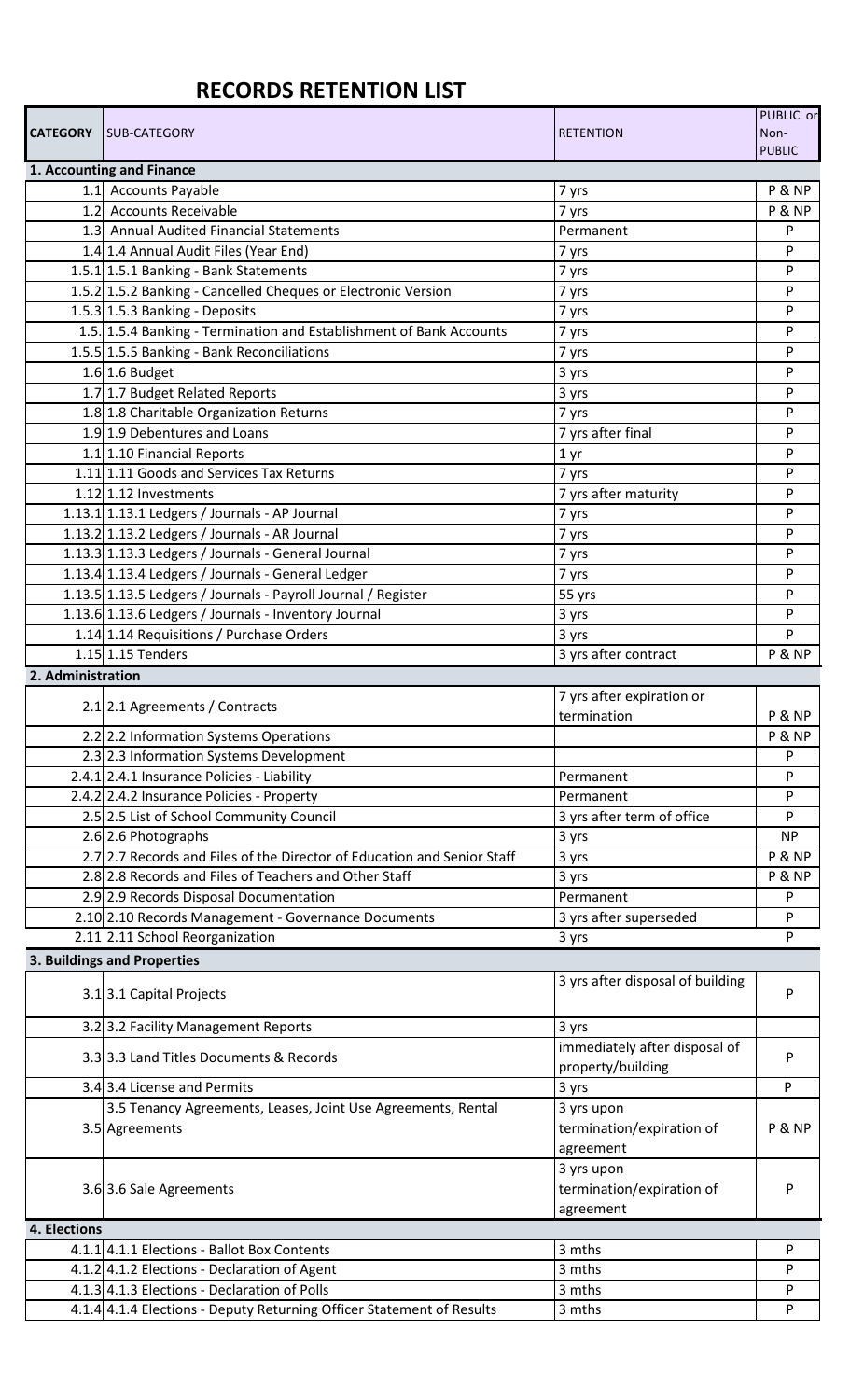|                           | 4.1.5 4.1.5 Elections - Poll Books                                                                             | 3 mths                              | P                 |
|---------------------------|----------------------------------------------------------------------------------------------------------------|-------------------------------------|-------------------|
|                           | 4.1.6 4.1.6 Elections - Voter's Lists                                                                          | 3 mths                              | P                 |
|                           | 4.1.7 4.1.7 Elections - Voters Registration Forms                                                              | 3 mths                              | NP                |
|                           | 4.2 4.2 Election Records Disposal Affidavit                                                                    | Permanent                           | P & NP            |
|                           | 4.3 4.3 Nominations and Receipts                                                                               | 3 mths                              | P                 |
|                           | 4.4 4.4 Oaths of Office                                                                                        | End of term of Office               | P                 |
|                           | 4.5 4.5 Poll Maps                                                                                              | 3 mths                              | P                 |
|                           | 4.6 4.6 Poll by Poll Election Results                                                                          | 3 mths                              | P                 |
|                           | 4.7 4.7 Returning Officer's Summary of Results                                                                 | Permanent                           | P                 |
|                           | 4.8 4.8 Other Election Materials Deemed to be Public                                                           | 1 <sub>yr</sub>                     | P                 |
| <b>5. Human Resources</b> |                                                                                                                |                                     |                   |
|                           | 5.1.1 5.1.1 Contract and Letters of Employment                                                                 | 7 yrs after termination             | P & NP            |
|                           | 5.1.2 5.1.2 Records of Experience                                                                              | 7 yrs after termination             | <b>NP</b>         |
|                           | 5.1.3 5.1.3 Performance Evaluation / Letters                                                                   | 7 yrs after termination             | <b>NP</b>         |
|                           | 5.2 5.2 Leave Requests and Approvals                                                                           | 3 yrs after termination             | <b>NP</b>         |
|                           | 5.3 5.3 Absenteeism / Leave Reports (Statistics/Data)                                                          | 3 yrs                               | <b>NP</b>         |
|                           | 5.4 5.4 Benefit Remittances                                                                                    | 3 yrs                               | <b>NP</b>         |
|                           | 5.5 5.5 Educator Profiles (formerly Form 42)                                                                   | 3 yrs                               | <b>NP</b>         |
|                           | 5.6 5.6 Employee Time Sheets                                                                                   | 7 yrs after termination             | <b>NP</b>         |
|                           | 5.7 5.7 Payroll Electronic Transmission File                                                                   | 1 yr                                | <b>NP</b>         |
|                           | 5.8 5.8 Payroll Input Forms                                                                                    | 1 yr                                | <b>NP</b>         |
|                           | 5.9 5.9 Pension Remittance Statements, STRP, TSC Remittances                                                   | 3 yrs                               | <b>NP</b>         |
|                           | 5.1 5.10 Principal's Monthly Report                                                                            |                                     | <b>NP</b>         |
|                           | 5.11 5.11 Prospective Employees' Resumes and Applications                                                      | 1 <sub>yr</sub>                     | <b>NP</b>         |
|                           |                                                                                                                | 1 yr                                | <b>NP</b>         |
|                           | 5.12 5.12 Records of Employment                                                                                | 7 yrs                               |                   |
|                           | 5.13.0 5.13.0 Sick Leave / Medical Documents                                                                   | 1 yr unless continuing<br>condition | <b>NP</b>         |
|                           | 5.13.1 Sick Leave / Medical Documents - Supplemental Employment                                                | 1 yr unless continuing              |                   |
| 5.13.1                    | <b>Benefits Plan Documents</b>                                                                                 | condition                           | <b>NP</b>         |
|                           | 5.13.2 5.13.2 Sick Leave / Medical Documents - OH&S, WCB, SGI, LTD                                             | 1 yr after issue is resolved        | <b>NP</b>         |
|                           | 5.14 5.14 Support Staff Salary Reconciliations                                                                 | 3 yrs                               | <b>NP</b>         |
|                           | 5.15 T4 5.15 T4's and CCRA Remittance Statements                                                               | 7 yrs                               | <b>NP</b>         |
|                           | 5.16 5.16 TDI Forms                                                                                            |                                     | <b>NP</b>         |
|                           | 5.17 5.17 Union Dues, ICP Statements                                                                           | 1 yr<br>3 yrs                       | <b>NP</b>         |
| 6. Legal                  |                                                                                                                |                                     |                   |
|                           | 6.1 6.1 Litigation Files                                                                                       | 3 yrs after settlement              | <b>NP</b>         |
|                           | 6.2 6.2 Minister's Orders                                                                                      | Permanent                           | P                 |
|                           | 7. Minutes, Bylaws and Policies                                                                                |                                     |                   |
|                           | 7.1 7.1 Board and Counseil Scolaire Minutes and Bylaws                                                         | Permanent                           | P                 |
|                           | 7.2 7.2 School Community Council and Counseils d'ecoles Minutes                                                |                                     | P                 |
|                           |                                                                                                                | 3 yrs                               |                   |
|                           | 7.3 School Community Council and Counseils d'ecoles Reports and<br>7.3 Records                                 |                                     | P                 |
|                           |                                                                                                                | 3 yrs                               |                   |
|                           | 7.4 7.4 Local Board Minutes (legacy school division)                                                           | Permanent                           | P                 |
|                           | 7.5 7.5 Policy Manuals                                                                                         | 3 yrs after amendment/repeal        | P                 |
|                           | 7.6 7.6 Board Packages Including Board Reports                                                                 | 3 yrs                               | <b>P &amp; NP</b> |
|                           | <b>8. Reports and Statistics</b>                                                                               |                                     |                   |
|                           | 8.18.1 Committee and Administrative Reports                                                                    | 3 yrs                               | <b>P &amp; NP</b> |
|                           | 8.2 8.2 Occupational Health and Safety Docs                                                                    | 7 yrs                               | <b>P &amp; NP</b> |
|                           | 8.3 8.3 School Incident Report Form                                                                            | 1 <sub>yr</sub>                     | <b>NP</b>         |
|                           | 8.4 8.4 Statistics Canada                                                                                      | 1 yr                                | P                 |
|                           |                                                                                                                |                                     |                   |
|                           | 9. Student Records / Curriculum                                                                                |                                     |                   |
|                           | 9.1.1 9.1.1 Cumulative Folders - Councilor's Reports                                                           | 3 yrs after student turns 22        | <b>NP</b>         |
|                           | 9.1.1.1 Cumulative Folders - Councilor's Reports - Authorization for                                           | 5 yrs                               |                   |
|                           | <b>Guidance Councilors for Access and Student Information</b>                                                  |                                     | <b>NP</b>         |
|                           | 9.1.2 9.1.2 Cumulative Folders - Education Psychologist's Reports                                              | 3 yrs after student turns 22        | <b>NP</b>         |
|                           | 9.1.3.1 9.1.3.1 Cumulative Folders - Records of Pupils' Final Marks - Grade K-9                                | 3 yrs after student turns 22        | <b>NP</b>         |
|                           | 9.1.3.2 9.1.3.2 Cumulative Folders - Records of Pupils' Final Marks - Grade 10-12 3 yrs after student turns 22 |                                     | <b>NP</b>         |
|                           | 9.1.4 9.1.4 Speech and Language Pathologists' Reports                                                          | 3 yrs after student turns 22        | <b>NP</b>         |
|                           | 9.1.5 9.1.5 Student Achievement Test Results (Including CTBS CCAT, etc.)                                       | 3 yrs after student turns 22        | <b>NP</b>         |
|                           | 9.2 9.2 Student Registration Forms                                                                             | 3 yrs after student turns 22        | <b>NP</b>         |